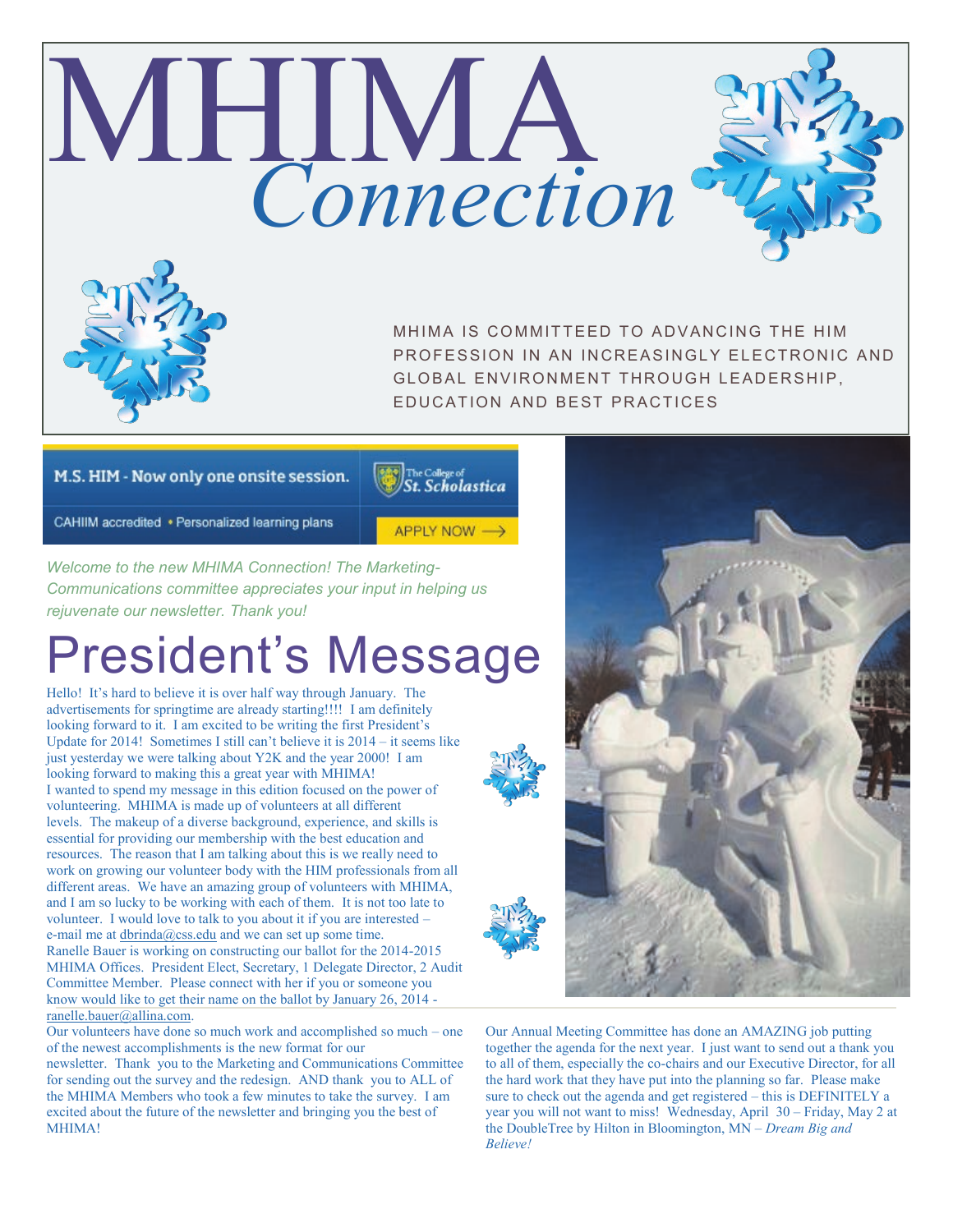## **Distinguished** Member: Call for Nominations

The 2014 Distinguished Member will be celebrated on May 1, 2014, at our annual meeting at the DoubleTree by Hilton-Bloomington, Minneapolis South.

[Honored previous](http://www.mnhima.org/aboutus/MHIMA_Distinguished_Members_Recipients.pdf)  [MHIMA](http://www.mnhima.org/aboutus/MHIMA_Distinguished_Members_Recipients.pdf)  [Distinguished](http://www.mnhima.org/aboutus/MHIMA_Distinguished_Members_Recipients.pdf)  [Members](http://www.mnhima.org/aboutus/MHIMA_Distinguished_Members_Recipients.pdf)

The MHIMA Nominating Committee, chaired by Ranelle Bauer, Past President, is seeking your recommendation for an individual deserving of being recognized as MHIMA's 2014 Distinguished Member. This is a way to recognize excellence within our professional association.

> Outstanding achievement in professional practice through leadership in a specialty area or innovative approaches to methods improvement

• Leadership in education through regular presentations at HIM conferences or other educational events, respected instructor in academic HIM programs, or

development of teaching strategies

 Contributions in research or published materials such as authorship, editing, or service on editorial boards for journals, books and other publications that advance the HIM profession

## **2013 MHIMA DISTINGUISHED MEMBER**



Carolyn Gaarder, MA, RHIA Program Director at Minnesota State Community & Technical College

**Vision: The Minnesota Health Information Management Association, together with AHIMA, will set the standard and be the recognized leader in health information management practices, technology, education, research, and advocacy.**

**Mission: MHIMA is committed to the professional development of its members through education, networking, and life-long learning. These commitments promote high quality health information and benefit the public, health care providers, and other clinical data users.**

**The MHIMA Nominating Committee is seeking names of individuals interested in having their names placed on the ballot for our MHIMA 2014 election. Positions open are:**

**Eligibility for Nomination:** Candidates must have been an active member of MHIMA for five (5) years or longer and whose record of contributions to our field is truly

exceptional. Qualified nominees must be MHIMA members at the time of nomination, and have made

contribution to

an outstanding Ranelle.Bauer@allina.com

Submit names of nominees no later than February 15, 2014 to Ranelle Bauer at

our profession in one or more of the following leadership areas: • Volunteer service to our association, as an officer, director, committee chair or member, project or task force chair or member, CoP facilitator, or representative of the HIM field at governmental or state healthcare associations

- **President-Elect (3 year term)**
- **Secretary (1 year term)**
- **(1) Delegate Director (2 year term)**
- **(2) Audit Committee Members**

**The election occurs in March and the elected positions take office on July 1, 2014. If you are interested, or want to recommend someone for consideration, please contact [Ranelle Bauer n](mailto:ranelle.bauer@allina.com)o later than January 26, 2014.**



#### **www.mnhima.org**

**www.facebook.com/ mnhealthinfo**

**Twitter: MHIMA@MNHIMA**

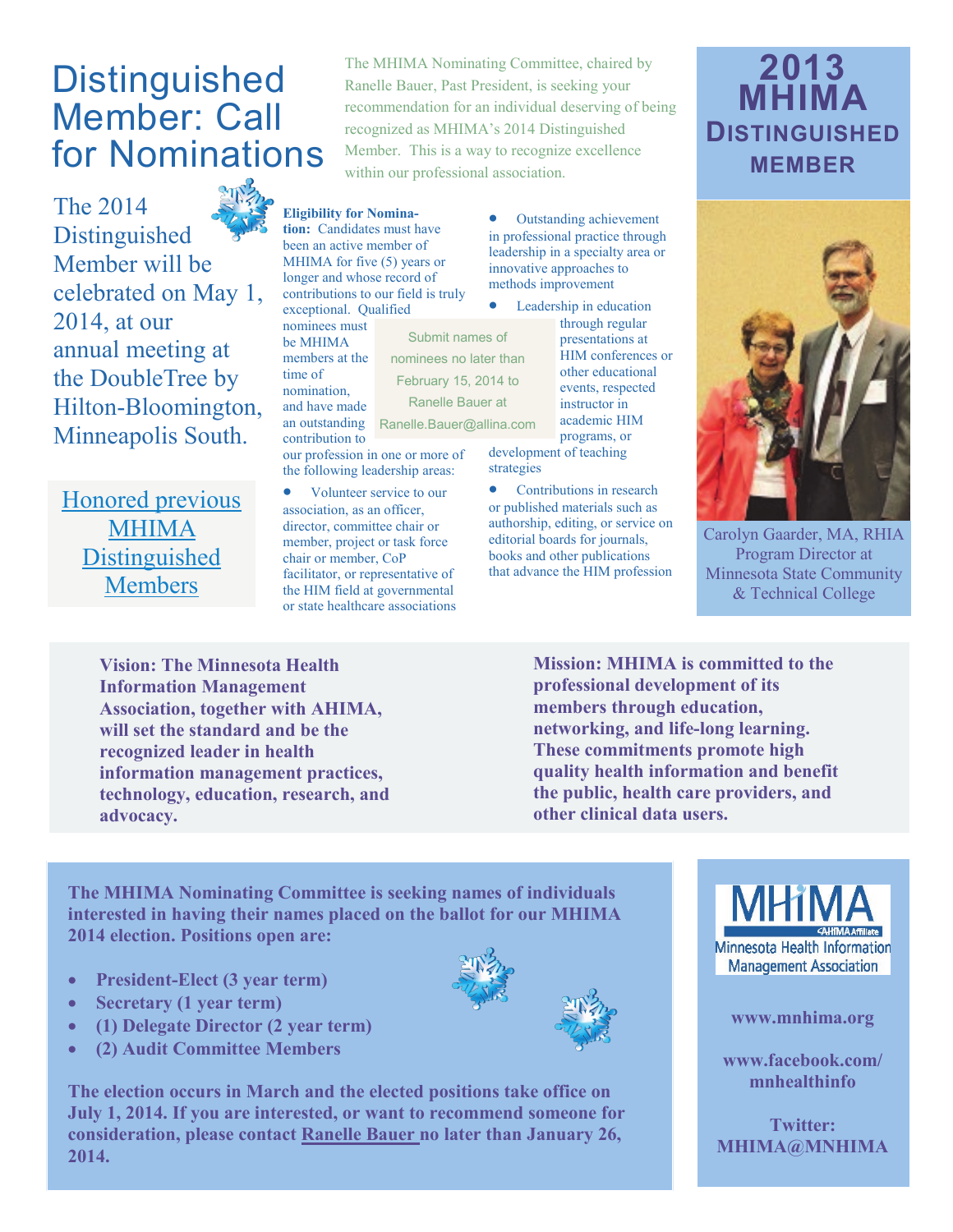# **Health Information Management Emerging Issues: Patient Portals**



As part of the Meaningful Use Stage 2 objectives, patient portals will be one of the key functionalities needed in order to meet these requirements; as providers must have "at least five percent of their patients using an online patient portal" to get incentive payments. As with other healthcare-related technologies, patient portals will pose both opportunities and challenges for HIM professionals working to manage the privacy, security, access and information flow of patient records.

Patient portals, whether in the form of an integrated module of an organization's electronic health record system, or as a stand-alone product are hoped to improve patient involvement in their own care. Several articles have appeared on websites and online journals over the last few months, such as Hartford's *The Courant*, (reiterating an article from ConsumerReports.org) have recommended to their readers several reasons for trying them:

- Active involvement in their own care
- Convenience ability to schedule appointments, pay bills
- Accuracy the ability to review the visit records to recall what was discussed, and to be able report any errors there might be
- Faster feedback receiving lab results or comments more quickly
- More rewarding visits the ability to improve communication and the provider-patient relationship.

ConsumerReports.org (2013) also suggested the patient portal may be a way to ensure the provider focuses on you as a patient during your visit, as information that may typically need to be asked or gathered during an appointment could be gathered prior to the visit.

While the opportunities are very apparent, the emergence of patient portals to a more prominent place in healthcare will mean additional challenges. AHIMA called out in its October 30<sup>th</sup> press release the need to balance "proper security measures vs. usability," identifying the need to address issues related to authentication levels and password management. Additionally, as health information exchange and Meaningful Use requirements converge, patient ability to transmit their records to providers and organizations may lead to significant levels of duplicative information within an EHR, requiring workflow adaptation to manage the new format of incoming information.

Education about the limitations of patient portals will need to be explained, as most organizations do not share all records available to the patient in their system. Patients may also experience frustration with needing to access more than one portal to gather their information, if seen at different healthcare organizations.

AHIMA (2013, October 30). Patient portals present opportunities, challenges. Retrieved from [http://](http://www.ahima.org/~/media/AHIMA/Files/PR/N130130%20Patient%20Portal%20News%20Release%20FINAL.ashx) [www.ahima.org/~/media/AHIMA/Files/PR/N130130%20Patient%20Portal%20News%20Release%](http://www.ahima.org/~/media/AHIMA/Files/PR/N130130%20Patient%20Portal%20News%20Release%20FINAL.ashx) [20FINAL.ashx](http://www.ahima.org/~/media/AHIMA/Files/PR/N130130%20Patient%20Portal%20News%20Release%20FINAL.ashx)

Consumer Reports (2013, December). The doctor will email you now. Retrieved from [http://](http://www.consumerreports.org/cro/magazine/2014/01/the-doctor-will-email-you-now/index.htm) [www.consumerreports.org/cro/magazine/2014/01/the](http://www.consumerreports.org/cro/magazine/2014/01/the-doctor-will-email-you-now/index.htm)-doctor-will-email-you-now/index.htm

Hartford Courant. (2014, January 18). Consumer reports: five reasons patient portals can lead to better health. Retrieved from [http://articles.courant.com/2014](http://articles.courant.com/2014-01-18/business/hc-ls-consumer-reports-patient-portals-20140118_1_health-care-health-data-health-information)-01-18/business/hc-ls-consumer-reports-patient-portals-[20140118\\_1\\_health](http://articles.courant.com/2014-01-18/business/hc-ls-consumer-reports-patient-portals-20140118_1_health-care-health-data-health-information)-care-health-data-health-information

Laura Blabac, MS, RHIA Chair– Emerging Issues Committee

### **MHIMA Promotional Items:**

**This year MHIMA will be selling fleece jackets at the 2014 Annual Meeting. Each jacket will be \$25. We will be ordering multiple colors and sizes, however, quantities will be limited at the meeting.** 



**Feeling creative? Looking for some CEUs? We are always looking for authors of articles of broad interest to our MHIMA membership: about 500 words, worth two (2) CE credits for your original work. There are lots of "hot topics" in today's world of healthcare, Privacy & Security, e-HIM, ICD-10, etc. If you're interested in authoring an article, please contact MHIMA's Executive Director.**





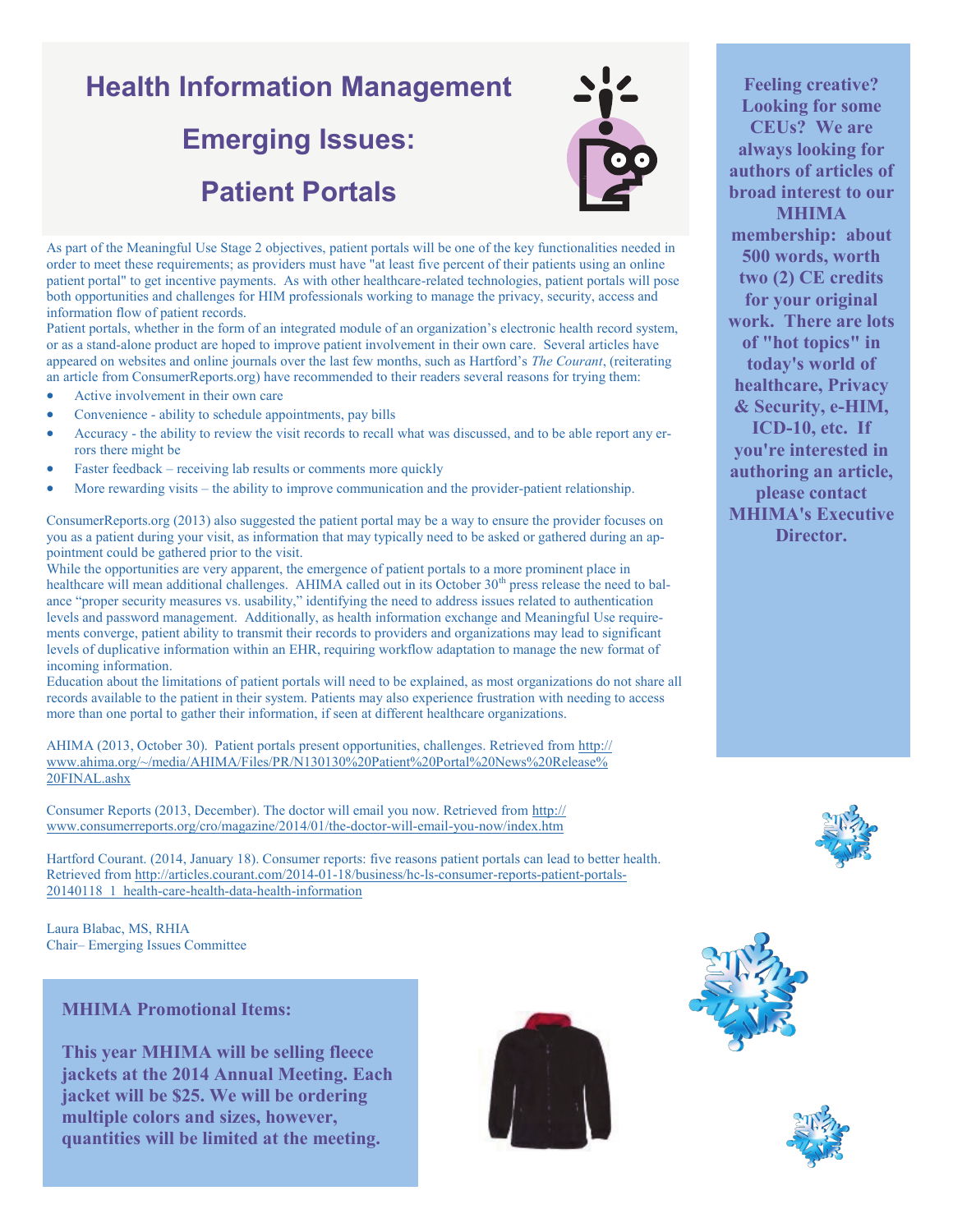## **"Dream Big & Believe"**

**Join us at our 2014 Annual Meeting at the DoubleTree by Hilton Hotel Bloomington-Minneapolis South April 30- May 2, 2014**



The 2013-2014 Annual Meeting Committee has been working hard to provide Minnesota HIMers with an excellent line-up of speakers, exhibitors, meals, and activities this spring. The MHIMA Annual Meeting will run from April  $30<sup>th</sup>$  to May 2<sup>nd</sup>, 2014 at the DoubleTree by Hilton in Bloomington, MN. If you have yet to register through our new Annual Meeting Registration System, KnowledgeConnex, please do so soon!

Our speakers this year are bringing us fantastic and fun presentations. Here are just a few of the speaker topics:

- Is Too Much Technology Making Us Stupid? informative and fun
- Accountable Care Organizations and the Triple Aim how healthcare will continue to change for the better
- Improving Healthcare Quality through Research and Outcomes Collection – how research using the EMR and patient surveys improve best practices in medicine
- The Healing Power of Laughter will complete our first day – we are ending the first day with a bang through information and hilarity!
- Melanie Endicott from AHIMA is giving us a couple of great presentations on ICD-10 Implementation
- Our Breakout sessions will cover many relevant topics every HIM professional needs to know nowadays – it will be difficult to select the ones you want to attend!

You won't want to miss out on this exciting event. To learn more of what can be expected at the Annual Meeting, please visit MHIMA's website. See you there!



**Want to stay connected with MHIMA? Be sure your AHIMA profile information is up-to-date.**

**When is the last time you reviewed the information in your AHIMA profile? Have you changed positions? Do you have a new email address? Have you recently moved? MHIMA depends on the member information in your AHIMA profile on a regular basis, including how we communicate with you.**

**Take a couple of minutes today and visit the [AHIMA website,](http://www.ahima.org) log in with your seven-digit AHIMA member number and your last name, and click on "My Profile/Dues Renewal." Review all of the sections and update any old information.**

**In the section for Component State Association (CSA) Selections, may we ask that you check "YES" to select e-mails about products and services and "yes" to Postal Mailings. "CSA" stands for the state that you want to be associated with as an AHIMA member. MHIMA uses email as our primary method of communication, and occasionally land mail. If you check "no" in either of these options, you don't receive either type of communication from MHIMA.**

**Remind your colleagues to update their profile as well.**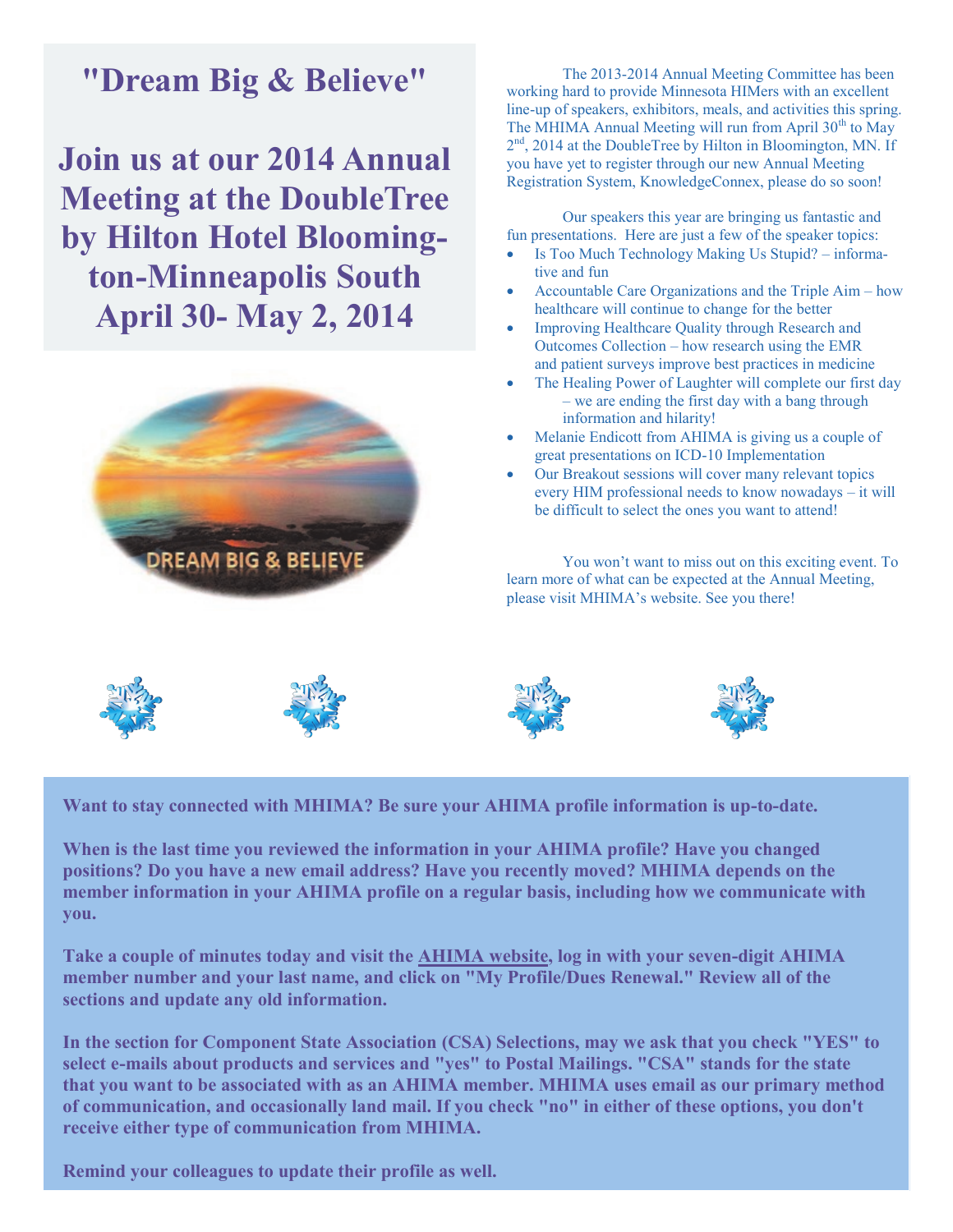

# Take the Emerging Issues Survey!

Check out the new survey! The Emerging Issues Committee would like your opinion on what topics are affecting our HIM world in Minnesota. The committee is going to be writing articles for the newsletter and wants to get your feedback about the topics you are most interested in! The survey is only one question, so take 5 minutes and complete it for us! <https://www.surveymonkey.com/s/7XB75V8>







MHIMA is pleased to once again remind our eligible students of our 2014 MHIMA Scholarship. This scholarship is based on merit and not on financial need.

**Who is eligible to apply for a scholarship?** A Minnesota resident, or an AHIMA member with Minnesota designated as their state, who is enrolled in an in-state or out-of-state HIM program. Applicants must have completed 50% of one of the following:

- · Accredited health information technology or health information management program
- Graduate program related to HIM in a college or university accredited by a nationally recognized accrediting agency
- Coding certificate program
- AHIMA coding basics interactive campus program

All applicants must have a cumulative GPA of 3.0 (out of 4.0), and must be a member of AHIMA.

The application process includes:

Completing the MHIMA Scholarship application document

Providing a letter of recommendation from a faculty advisor, faculty member or mentor

Providing verification from your Program Director that you are in your last year and are expected to graduate

· Providing a written essay of between 300-700 words under the title: "How I Will Use This Degree to Advance the HIM Profession"

Providing an official school grade transcript that indicates your cumulative GPA

You can find links to all of the scholarship application documents from our website Scholarship page: [http://www.mnhima.org/aboutus/aboutus8.html.](http://www.mnhima.org/aboutus/aboutus8.html) Program Directors from all of our Minnesota HIT/HIM programs have received information about our Scholarship program as well.

The exact amounts of the scholarship awards depend on yearly contributions to our MHIMA Scholarship Fund; however, past awards have been between \$500 and \$1500.

Scholarship winners will be announced in April 2014, and the scholarships will be recognized at our MHIMA Annual Meeting on May 1, 2014, at the DoubleTree by Hilton Bloomington Hotel, Minneapolis, Minnesota. The person being awarded the scholarship will be eligible to attend our Annual Meeting on Thursday, May 1, 2014, at no cost. (MHIMA will not reimburse for any associated expenses to attend the meeting, such as hotel, meals, or travel.) The actual scholarship checks will be forwarded to the winners from the AHIMA Foundation, which holds our MHIMA Student Merit Scholarship Fund dollars. Winning essays will be published in the July issue of MHIMA's electronic newsletter, *MHIMA Connection*.

**2014 MHIMA Scholarship Forms Available Now!** 



**All application materials must be received on or before February 28, 2014. No applications will be considered after this date**.

If you are eligible to apply for a scholarship, we encourage you to consider this opportunity.

Best regards,

Sue Powell, RHIA 2014 MHIMA Scholarship Program **Chairperson** 



# Newsletter Survey Results

Thank you to all that participated in our survey. We received a lot of positive and helpful feedback. We have taken much of it into consideration for this current issue of the newsletter. Based on the survey results, we will now be issuing the newsletter quarterly. The newsletter will be sent via eblast and also posted to mnhima.org, Facebook and Twitter. We will continue to offer articles on HIM and Legislative topics. We will now also be including an Annual Meeting update and a calendar of events.